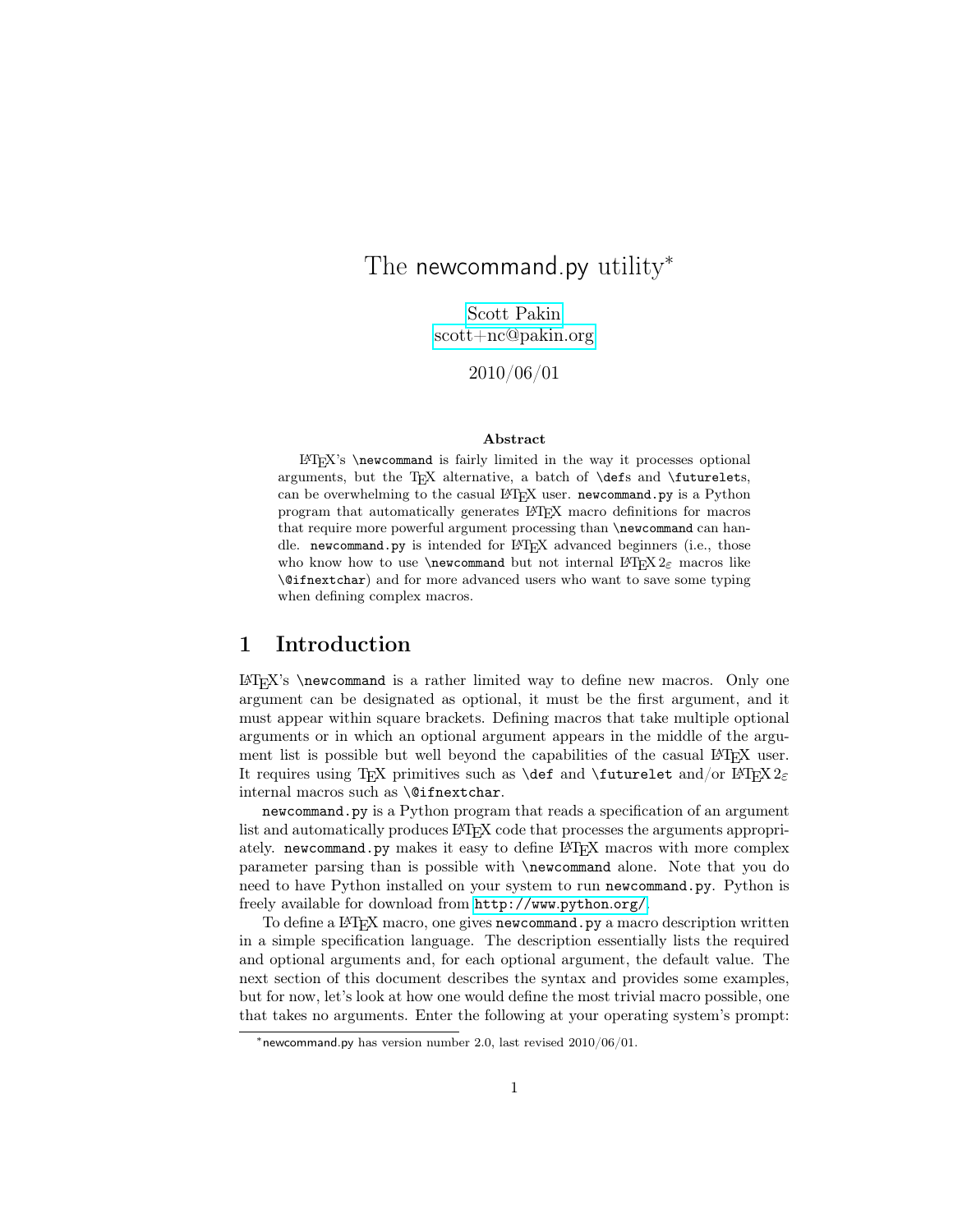```
newcommand.py "MACRO trivial"
```
(Depending on your system, you may need to prefix that command with "python".) The program should output the following LATEX code in response:

```
% Prototype: MACRO trivial
\newcommand{\trivial}{%
  % Put your code here.
}
```
Alternatively, you can run newcommand.py interactively, entering macro descriptions at the "% Prototype:" prompt:

```
% Prototype: MACRO trivial
\newcommand{\trivial}{%
  % Put your code here.
}
% Prototype:
```
Enter your operating system's end-of-file character (Ctrl-D in Unix or Ctrl-Z in Windows) to exit the program.

While you certainly don't need newcommand.py to write macros that are as trivial as \trivial, the previous discussion shows how to run the program and the sort of output that you should expect. There will always be a "Put your code here" comment indicating where you should fill in the actual macro code. At that location, all of the macro's parameters—both optional and required—will be defined and can be referred to in the ordinary way: #1, #2, #3, etc.

# 2 Usage

As we saw in the previous section, macros are defined by the word "MACRO" followed by the macro name, with no preceding backslash. In this section we examine how to specify increasingly sophisticated argument processing using newcommand.py.

## 2.1 Required arguments

Required arguments are entered as  $#1, #2, #3, \ldots$ , with no surrounding braces:

```
% Prototype: MACRO required #1 #2 #3 #4 #5
\newcommand{\required}[5]{%
  % Put your code here.
  % You can refer to the arguments as #1 through #5.
}
```
Parameters must be numbered in monotonically increasing order, starting with  $#1$ . Incorrectly ordered parameters will produce an error message:

```
% Prototype: MACRO required #1 #3 #4
                                 \hat{ }newcommand.py: Expected parameter 2 but saw parameter 3.
```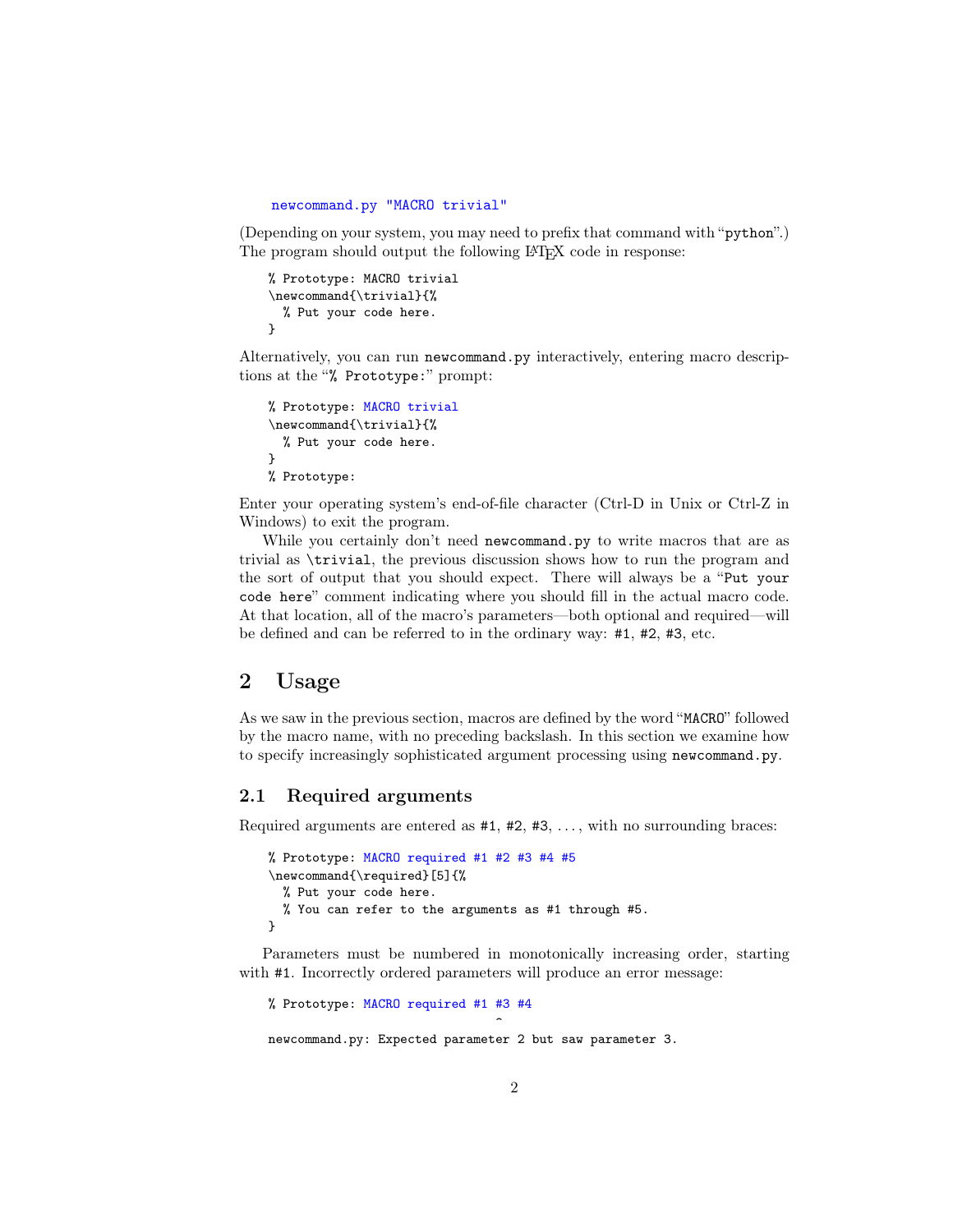# 2.2 Optional arguments

Optional arguments are written as either "OPT[ $\langle param \rangle = \{ \langle default \rangle \}$ ]" or "OPT( $\langle param \rangle = \{ \langle default \rangle \}$ ". In the former case, square brackets are used to offset the optional argument; in the latter case, parentheses are used.  $\langle param \rangle$  is the parameter number (#1, #2, #3, ...), and  $\langle$  default) is the default value for that parameter. Note that curly braces are required around  $\langle$  *default* $\rangle$ .

```
% Prototype: MACRO optional OPT[#1={maybe}]
\newcommand{\optional}[1][maybe]{%
  % Put your code here.
  % You can refer to the argument as #1.
}
```
Up to this point, the examples have been so simple that newcommand.py is overkill for entering them. We can now begin specifying constructs that LATEX's \newcommand can't handle, such as a parenthesized optional argument, an optional argument that doesn't appear at the beginning of the argument list, and multiple optional arguments:

```
% Prototype: MACRO parenthesized OPT(#1={abc})
\makeatletter
\newcommand{\parenthesized}{%
  \@ifnextchar({\parenthesized@i}{\parenthesized@i({abc})}%
}
\def\parenthesized@i(#1){%
  % Put your code here.
  % You can refer to the argument as #1.
}
\makeatother
% Prototype: MACRO nonbeginning #1 OPT[#2={abc}]
\makeatletter
\newcommand{\nonbeginning}[1]{%
  \@ifnextchar[{\nonbeginning@i{#1}}{\nonbeginning@i{#1}[{abc}]}%
}
\def\nonbeginning@i#1[#2]{%
 % Put your code here.
  % You can refer to the arguments as #1 and #2.
}
\makeatother
% Prototype: MACRO multiple OPT[#1={abc}] OPT[#2={def}]
\makeatletter
```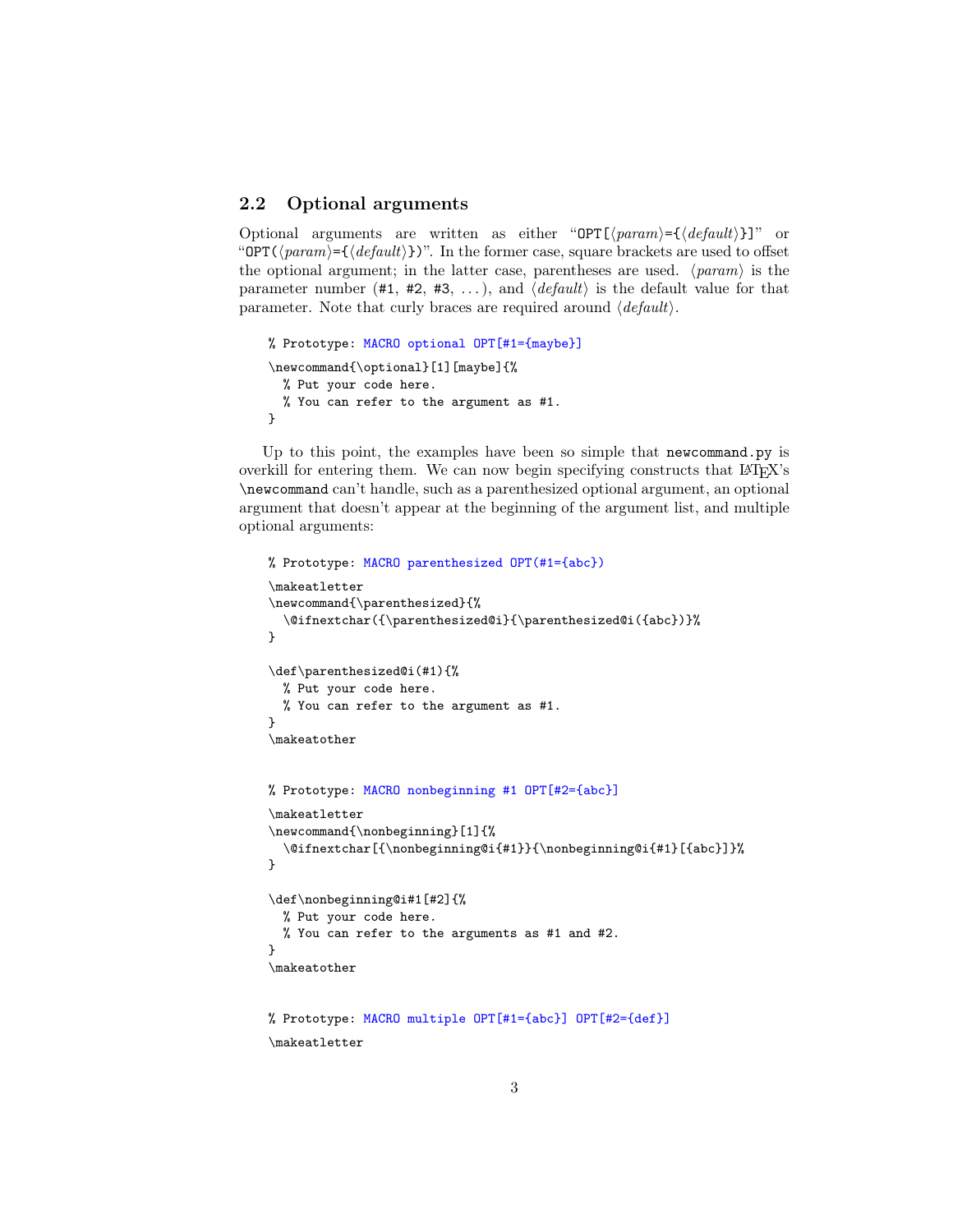```
\newcommand{\multiple}[1][abc]{%
  \@ifnextchar[{\multiple@i[{#1}]}{\multiple@i[{#1}][{def}]}%
}
\def\multiple@i[#1][#2]{%
  % Put your code here.
  % You can refer to the arguments as #1 and #2.
}
\makeatother
```
The template for optional arguments that was shown on the preceding page stated that optional arguments contain a " $\langle param \rangle = {\langle \text{default} \rangle}$ " specification. In fact, optional arguments can contain multiple " $\langle param \rangle = {\langle \langle default \rangle \rangle}$ " specifications, as long as they are separated by literal text:

```
% Prototype: MACRO multiopt OPT(#1={0},#2={0})
\makeatletter
\newcommand{\multiopt}{%
  \@ifnextchar({\multiopt@i}{\multiopt@i({0},{0})}%
}
\def\multiopt@i(#1,#2){%
 % Put your code here.
  % You can refer to the arguments as #1 and #2.
}
\makeatother
```
In that example, \multiopt takes an optional parenthesized argument. If omitted, it defaults to  $(0,0)$ . If provided, the argument must be of the form " $(\langle x \rangle, \langle y \rangle)$ ". In either case, the comma-separated values within the parentheses are parsed into #1 and #2. Contrast that with the following:

```
% Prototype: MACRO multiopt OPT(#1={0,0})
\makeatletter
\newcommand{\multiopt}{%
  \@ifnextchar({\multiopt@i}{\multiopt@i({0,0})}%
}
\def\multiopt@i(#1){%
  % Put your code here.
  % You can refer to the argument as #1.
}
\makeatother
```
The optional argument still defaults to  $(0,0)$ , but #1 receives all of the text that lies between the parentheses; \multiopt does not parse it into two commaseparated values in #1 and #2, as it did in the previous example.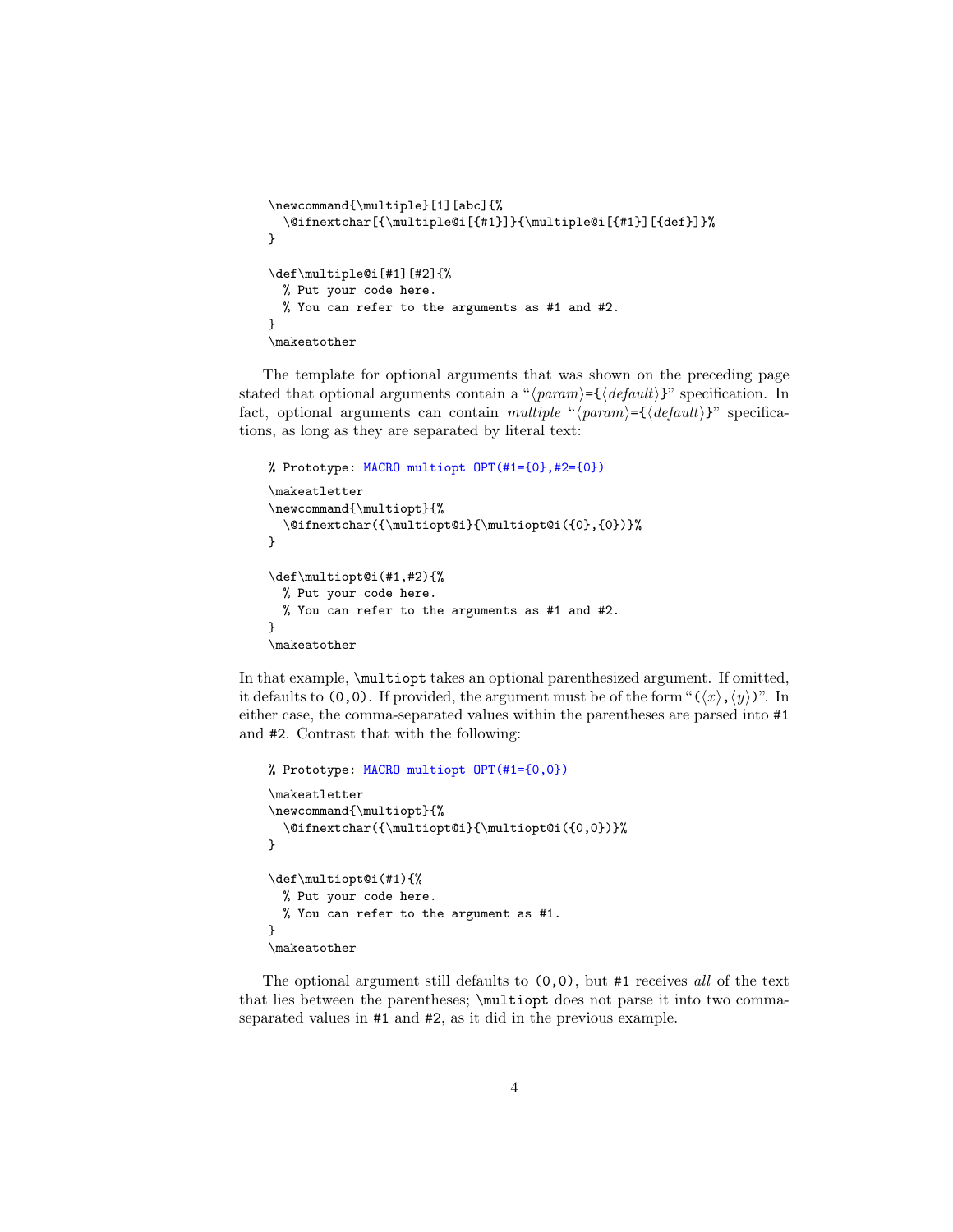The  $\langle$  default $\rangle$  text in an OPT term can reference any macro parameter introduced before the OPT. Hence, the following defines a macro that accepts a required argument followed by an optional argument. The default value of the optional argument is the value provided for the required argument:

```
% Prototype: MACRO paramdefault #1 OPT[#2={#1}]
\makeatletter
\newcommand{\paramdefault}[1]{%
  \@ifnextchar[{\paramdefault@i{#1}}{\paramdefault@i{#1}[{#1}]}%
}
\def\paramdefault@i#1[#2]{%
  % Put your code here.
  % You can refer to the arguments as #1 and #2.
}
\makeatother
```
## 2.3 Literal text

In addition to required and optional parameters, it is also possible to specify text that must appear literally in the macro call. Merely specify it within curly braces:

```
% Prototype: MACRO textual #1 { and } #2 {.}
\makeatletter
\newcommand{\textual}[1]{%
  \textual@i{#1}%
}
\def\textual@i#1 and #2.{%
  % Put your code here.
  % You can refer to the arguments as #1 and #2.
}
\makeatother
```
A macro such as \textual can be called like this:

\textual {Milk} and {cookies}.

Actually, in that example, because both Milk and cookies are delimited on the right by literal text, TEX can figure out how to split \textual's argument into #1 and #2 even if the curly braces are omitted:

\textual Milk and cookies.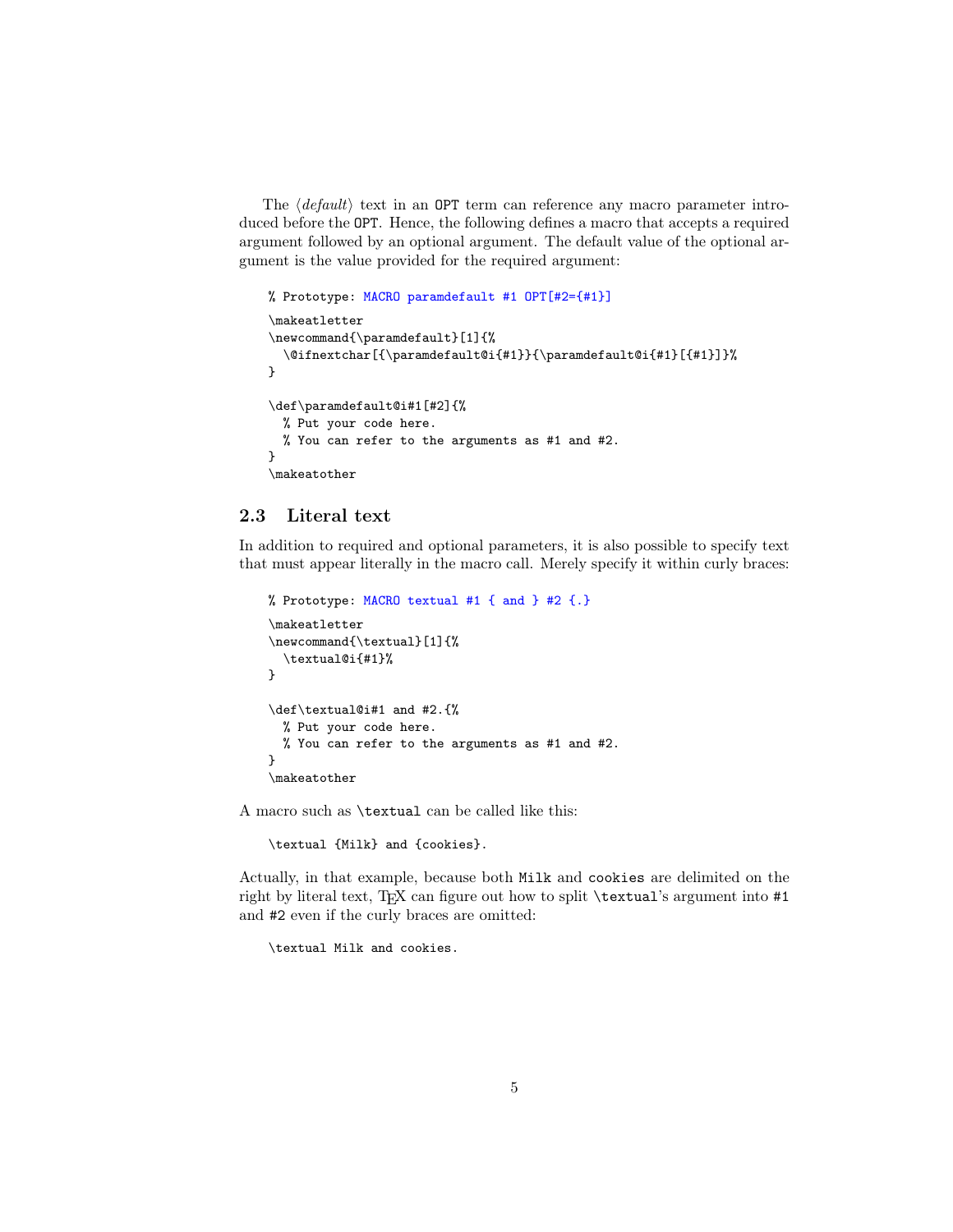# 2.4 Starred macros

The names of some  $\Delta T$ <sub>F</sub>X macros can be followed by an optional "\*" to indicate a variation on the normal processing. For example, \vspace, which introduces a given amount of vertical space, discards the space if it appears at the top of the page. \vspace\*, in contrast, typesets the space no matter where it appears. newcommand.py makes it easy for users to define their own starred commands:

```
% Prototype: MACRO starred * #1 #2
\makeatletter
\newif\ifstarred@star
\newcommand{\starred}{%
  \@ifstar{\starred@startrue\starred@i*}{\starred@starfalse\starred@i*}%
}
\def\starred@i*#1#2{%
  \ifstarred@star
    % Put code for the "*" case here.
  \else
    % Put code for the non-"*" case here.
  \fi
  % Put code common to both cases here (and/or above the \ifstarred@star).
  % You can refer to the arguments as #1 and #2.
\mathbf{r}\makeatother
```
Note that unlike the generated code shown up to this point, the code for starred macros includes multiple placeholders for user code.

The "\*" in a starred macro does not have to immediately follow the macro name; it can appear anywhere in the macro specification. However, newcommand.py currently limits macros to at most one asterisk.

Embedding an asterisk within curly braces causes it to be treated not as an optional character but as (required) literal text. Contrast the preceding example with the following one:

```
% Prototype: MACRO starred {*} #1 #2
\makeatletter
\newcommand{\starred}{%
  \starred@i%
}
\def\starred@i*#1#2{%
  % Put your code here.
  % You can refer to the arguments as #1 and #2.
\mathbf{r}\makeatother
```
The asterisk in that definition of \starred must be included in every macro invocation or T<sub>E</sub>X will abort with a "Use of \starred@i doesn't match its definition" error.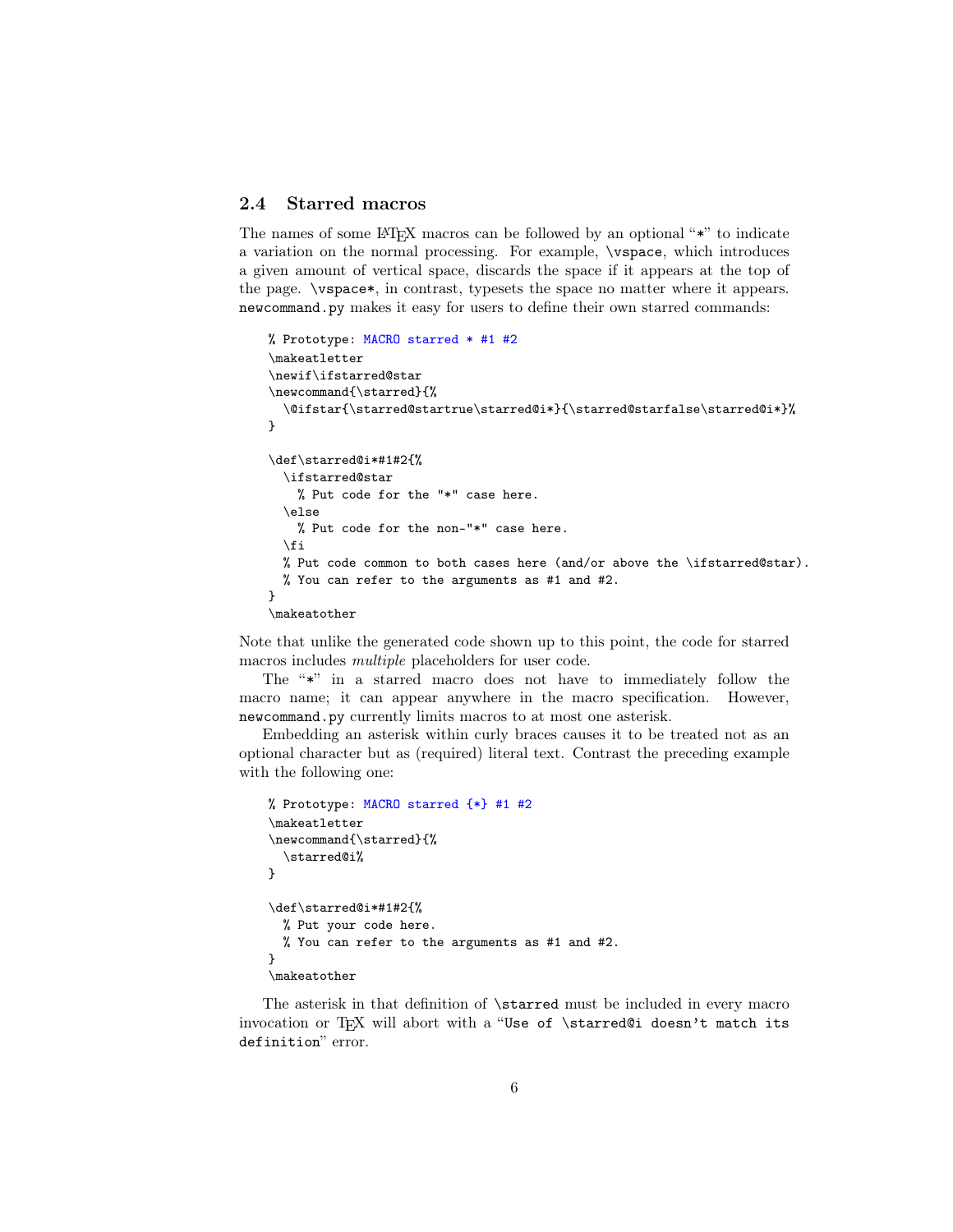## 2.5 More than nine arguments

TEX imposes a limit of nine arguments per macro. Internally, "#" is expected to be followed by exactly one digit, which means that "#10" refers to argument #1 followed by the character 0. Fortunately, it's rare that a macro needs more than nine arguments and rarer still that those arguments are not better specified as a list of  $\langle key \rangle = \langle value \rangle$  pairs, as supported by the keyval package and many other LATEX packages.

If large numbers of arguments are in fact necessary, newcommand.py does let you specify them. The trick that the generated code uses is to split the macro into multiple macros, each of which takes nine or fewer arguments and stores the value of each argument in a variable that can later be accessed. Because digits are awkward to use in macro names, newcommand.py uses roman numerals to name arguments in the case of more than nine arguments:  $\langle \langle name \rangle \text{Qarg}$  for #1,  $\langle$ (name)@arg@ii for #2,  $\langle$ (name)@arg@iii for #3,  $\langle$ (name)@arg@iv for #4, and so forth. The following example takes 14 required arguments and one optional argument (which defaults to the string "etc"):

```
% Prototype: MACRO manyargs #1 #2 #3 #4 #5 #6 #7 #8 #9 #10 #11 #12 #13
    #14 OPT[#15={etc}]
\makeatletter
\newcommand{\manyargs}[9]{%
  \def\manyargs@arg@i{#1}%
  \def\manyargs@arg@ii{#2}%
  \def\manyargs@arg@iii{#3}%
  \def\manyargs@arg@iv{#4}%
  \def\manyargs@arg@v{#5}%
  \def\manyargs@arg@vi{#6}%
  \def\manyargs@arg@vii{#7}%
  \def\manyargs@arg@viii{#8}%
  \def\manyargs@arg@ix{#9}%
  \manyargs@i
}
\def\manyargs@i#1#2#3#4#5{%
  \def\manyargs@arg@x{#1}%
  \def\manyargs@arg@xi{#2}%
  \def\manyargs@arg@xii{#3}%
  \def\manyargs@arg@xiii{#4}%
  \def\manyargs@arg@xiv{#5}%
  \@ifnextchar[{\manyargs@ii}{\manyargs@ii[{etc}]}%
}
\def\manyargs@ii[#1]{%
  \def\manyargs@arg@xv{#1}%
  % Put your code here.
  % You can refer to the arguments as \manyargs@arg@i through \manyargs@arg@xv.
}
\makeatother
```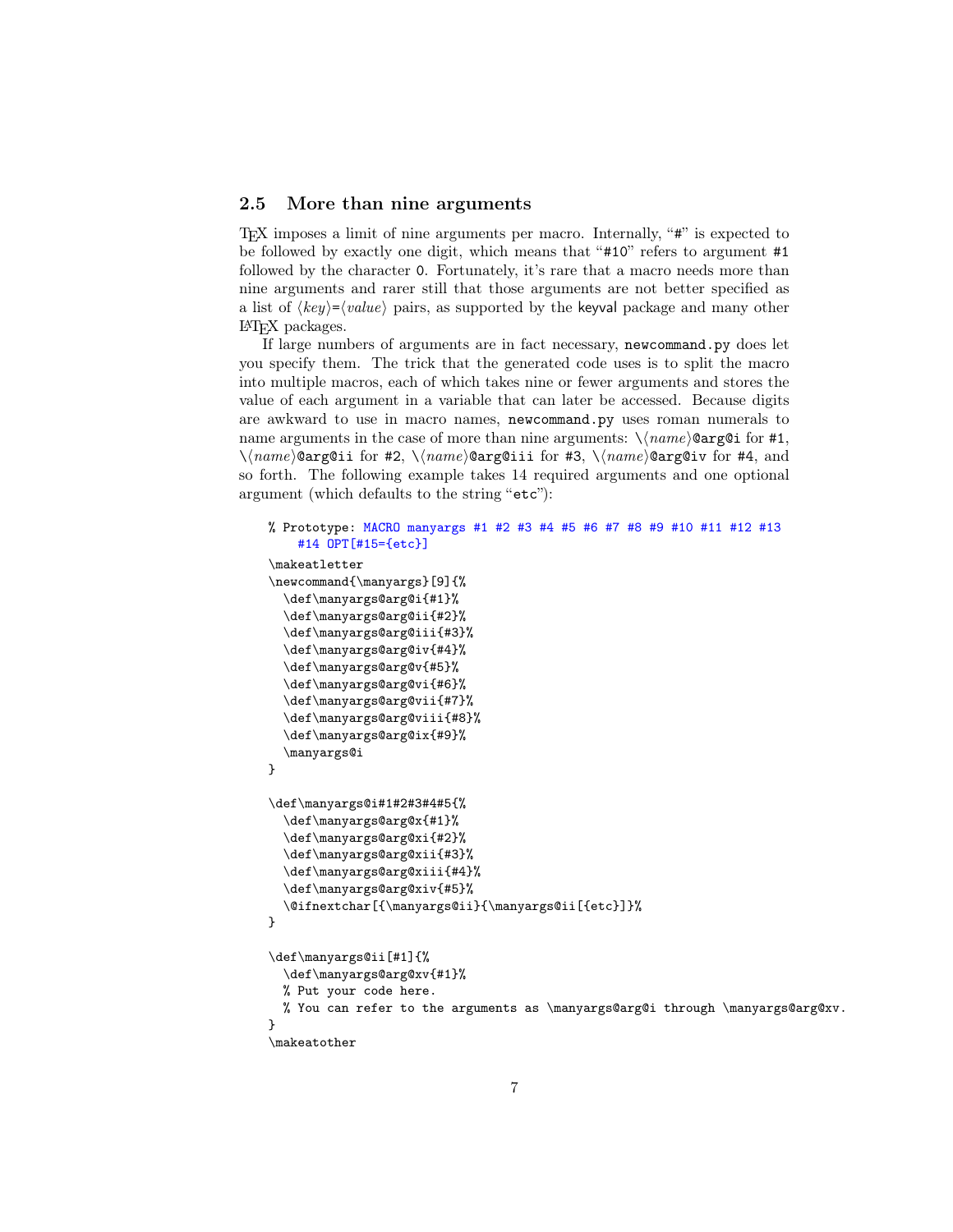The current version of newcommand.py is limited to 4000 arguments, which should be more than enough for most purposes.

### 2.6 Summary

A macro is defined in newcommand.py with:

```
MACRO \langle name \rangle \langle arguments \rangle
```
in which  $\langle name \rangle$  is the name of the macro, and  $\langle arguments \rangle$  is zero or more of the following:

| Argument                                                                   | Meaning                                                          | Example                |
|----------------------------------------------------------------------------|------------------------------------------------------------------|------------------------|
| $\#\langle number \rangle$                                                 | Parameter (required)                                             | #1                     |
| $\{\langle \text{text}\rangle\}$                                           | Literal text (required)                                          | ${+}$                  |
| OPT $[\# \langle number \rangle = {\langle \langle text \rangle \rbrace}]$ | Parameter (optional, with default)                               | $OPT[#1={\text{tbp}}]$ |
| $OPT$ (# $\langle number \rangle = \{\langle text \rangle\}$ )             | Same as the above, but with paren-<br>theses instead of brackets | $OPT(+1 = {tbp} )$     |
| $\ast$                                                                     | Literal asterisk (optional)                                      | *                      |

Within an OPT argument,  $\#(number) = {\text{#}} \geq \text{#}}$  can be repeated any number of times, as long as the various instances are separated by literal text.

# 3 Further examples

### 3.1 Mimicking  $\mu_{\text{F}}$ X's picture environment

The LATEX picture environment takes two, parenthesized, coordinate-pair arguments, the second pair being optional. Here's how to define a macro that takes the same arguments as the picture environment and parses them into  $x_1, y_1, x_2$ , and  $y_2$  (i.e.,  $\#1-\#4$ ):

```
% Prototype: MACRO picturemacro \{(+\pi) + 12\}) OPT(#3=\{0\}, \#4=\{0\})\makeatletter
\newcommand{\picturemacro}{%
  \picturemacro@i%
}
\def\picturemacro@i(#1,#2){%
  \@ifnextchar({\picturemacro@ii({#1},{#2})}{\picturemacro@ii({#1},{#2})({0},{0})}%
}
\def\picturemacro@ii(#1,#2)(#3,#4){%
 % Put your code here.
  % You can refer to the arguments as #1 through #4.
}
\makeatother
```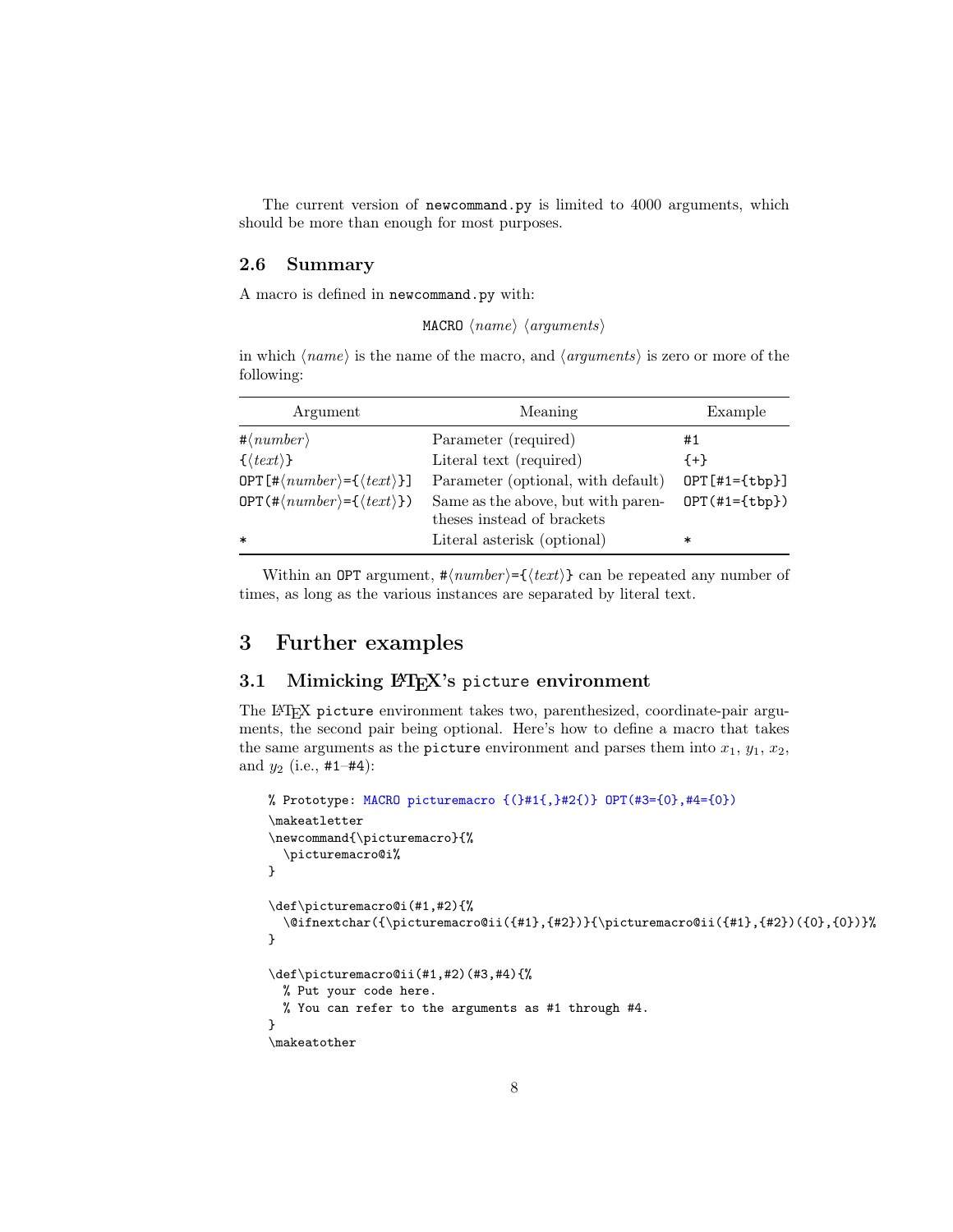The first pair of parentheses and the comma are quoted because they represent required, literal text.

### 3.2 Mimicking  $\langle$ FIFX's \parbox macro

 $\text{H}$ FX's \parbox macro takes three optional arguments and two required arguments. Furthermore, the third argument defaults to whatever value was specified for the first argument. This is easy to express in LATEX with the help of newcommand.py:

```
% Prototype: MACRO parboxlike OPT[#1={s}] OPT[#2={\relax}] OPT[#3={#1}]
      #4 #5
\makeatletter
\newcommand{\parboxlike}[1][s]{%
   \@ifnextchar[{\parboxlike@i[{#1}]}{\parboxlike@i[{#1}][{\relax}]}%
}
\def\parboxlike@i[#1][#2]{%
   \label{thm:main} $$\@ifnextchar{harr}{\parbox{1} } \f{#2} \} {\parbox{1}{} f{#1} \} \f{#2} \f{#1} \f{#2} \f{#1} \f{#2} \g{#2} \f{#1} \g{#2} \g{#2} \g{#2} \g{#2} \g{#2} \g{#2} \g{#2} \g{#2} \g{#2} \g{#2} \g{#2} \g{#2} \g{#2} \g{#2} \g{#2} \g{#2} \g{#2} \g{#2} \g{#2} \g{#2} \g{#2} \g{#2\mathbf{r}\def\parboxlike@ii[#1][#2][#3]#4#5{%
   % Put your code here.
   % You can refer to the arguments as #1 through #5.
}
\makeatother
```
# <span id="page-8-0"></span>3.3 Dynamically changing argument formats

With a little cleverness, it is possible for a macro to accept one of two completely different sets of arguments based on the values provided for earlier arguments. For example, suppose we want to define a macro, \differentargs that can be called as either

\differentargs\*[optarg]{reqarg}

or

\differentargs{reqarg}(optarg)

That is, the presence of an asterisk determines whether \differentargs should expect an optional argument in square brackets followed by a required argument or to expect a required argument followed by an optional argument in parentheses.

The trick is to create two helper macros: one for the "\*" case (\withstar) and the other for the non-"\*" case (\withoutstar). \differentargs can then invoke one of \withstar or \withoutstar based on whether or not it sees an asterisk. The following shows how to use newcommand.py to define \differentargs,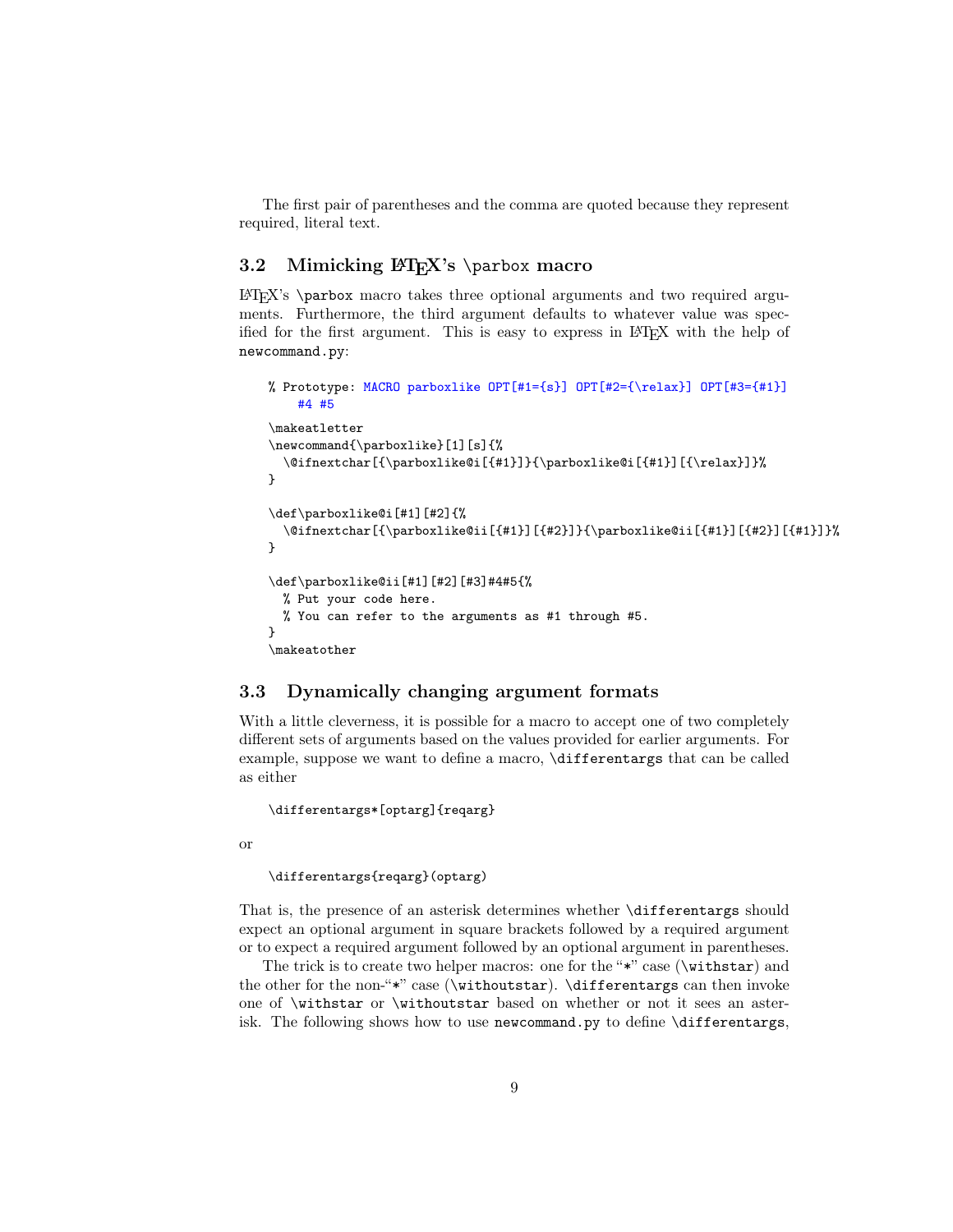\withstar, and \withoutstar and how to edit \differentargs to invoke its helper macros:

```
% Prototype: MACRO differentargs *
\makeatletter
\newif\ifdifferentargs@star
\newcommand{\differentargs}{%
  \@ifstar{\differentargs@startrue\differentargs@i*}
          {\differentargs@starfalse\differentargs@i*}%
}
\def\differentargs@i*{%
  \ifdifferentargs@star
    % Put code for the "*" case here.
     \let\next=\withstar

  \else
    % Put code for the non-"*" case here.
    \let\next=\withoutstar
  \sqrt{fi}% Put code common to both cases here (and/or above the \ifdifferentargs@star).
  \next
}
\makeatother
% Prototype: MACRO withstar OPT[#1={starry}] #2
\newcommand{\withstar}[2][starry]{%
  % Put your code here.
  % You can refer to the arguments as #1 and #2.
}
% Prototype: MACRO withoutstar #1 OPT(#2={dark})
\makeatletter
\newcommand{\withoutstar}[1]{%
  \@ifnextchar({\withoutstar@i{#1}}{\withoutstar@i{#1}({dark})}%
}
\def\withoutstar@i#1(#2){%
  % Put your code here.
  % You can refer to the arguments as #1 and #2.
}
\makeatother
```
Note that we edited \differentargs@i to let \next be equivalent to either \withstar or \withoutstar based on whether an asterisk was encountered. \next is evaluated outside of the \ifdifferentargs@star. . . \fi control structure. This rigmarole is necessary because directly calling \withstar or \withoutstar would cause those macros to see \ifdifferentargs@star's \else or \fi as their first argument when they ought to see the text following the \differentargs call.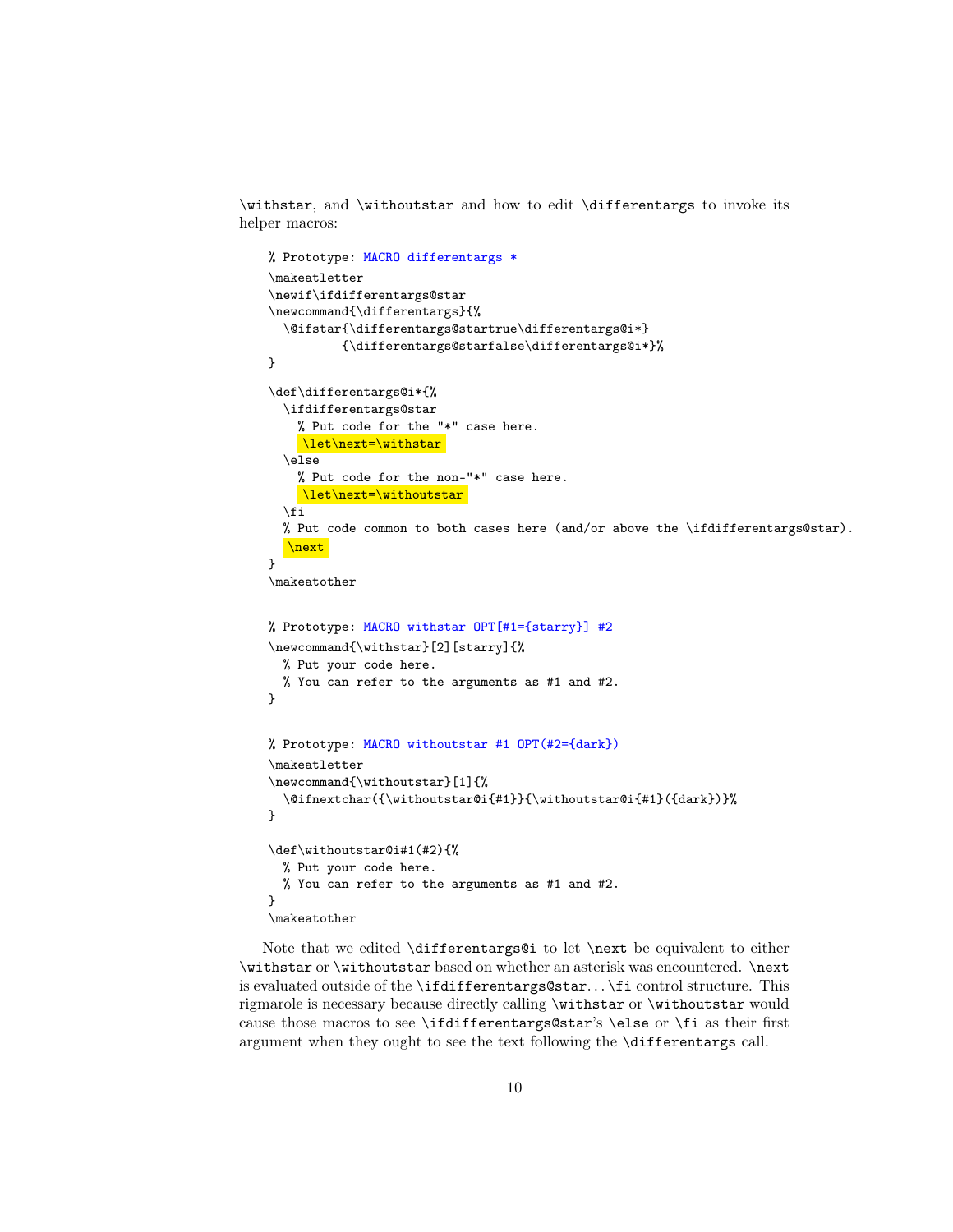# 4 Grammar

The following is the formal specification of newcommand.py's grammar, written in a more-or-less top-down manner. Literal values, shown in a typewriter font, are case-sensitive.  $\langle letter\rangle$  refers to a letter of the (English) alphabet.  $\langle digit\rangle$  refers to a digit.



# 5 Acknowledgements

I'd like to say thank you to the following people:

• John Aycock for writing the [Scanning, Parsing, and Rewriting Kit](http://pages.cpsc.ucalgary.ca/~aycock/spark/)  [\(SPARK\)—](http://pages.cpsc.ucalgary.ca/~aycock/spark/)the lexer and parser underlying newcommand.py—and making it freely available and redistributable.